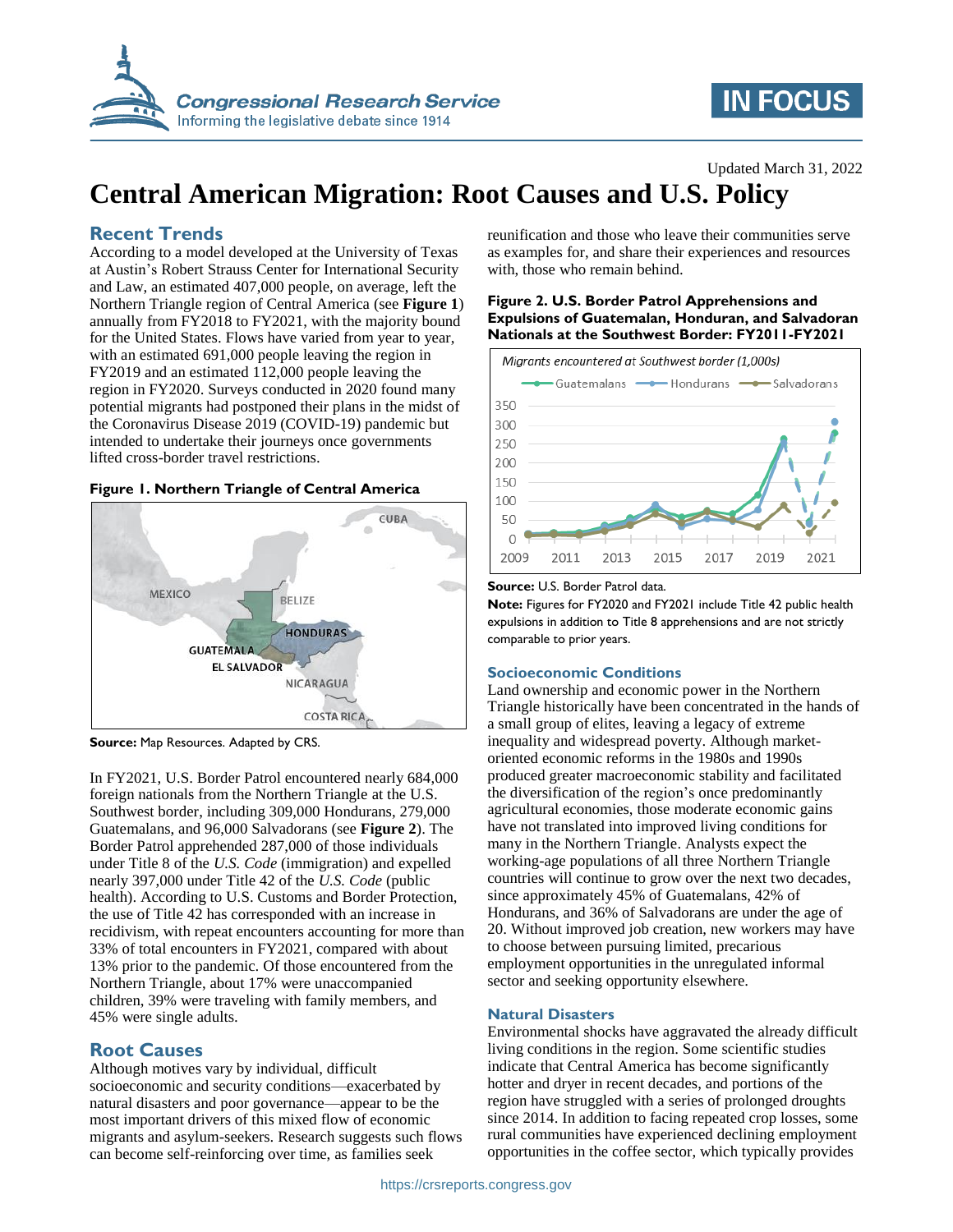a crucial source of seasonal income for about 1.3 million families in the Northern Triangle. The spread of coffee leaf rust (a fungus) since 2012 has reduced production, and low international coffee prices have made it difficult for coffee farmers to pay off debts and replenish diseased coffee trees.

Many rural families already had been selling off land and migrating when the COVID-19 pandemic and Hurricanes Eta and Iota struck the region in 2020. The International Monetary Fund estimates those crises contributed to annual economic contractions of nearly 9% in Honduras, 7.9% in El Salvador, and 1.5% in Guatemala. According to the World Food Program, the number of food insecure people in the Northern Triangle nearly tripled from 2.2 million in 2019 to about 6.4 million in late 2021. A World Food Program internet survey of the region found that individuals experiencing moderate or severe hunger were two to three times more likely to be making concrete preparations to migrate than those who were not.

## **Security Conditions**

Violence has long plagued the Northern Triangle, but homicide rates rose rapidly in the 2000s, as the region became the primary transit corridor for South American narcotics bound for the United States. Transnational criminal organizations have sought to secure trafficking routes through Central America by battling one another and local affiliates and by intimidating and infiltrating government institutions. Gangs, such as the *Mara Salvatrucha* (MS-13) and the 18<sup>th</sup> street gang (M-18), frequently resort to violence while engaging in neighborhood turf wars to control local drug distribution, extortion, and other illicit activities. The region also experiences widespread sexual and gender-based violence and community violence—unplanned, impulsive violence arising from interpersonal disputes.

According to the United Nations Refugee Agency, at least 71,500 Salvadorans and 247,000 Hondurans had been displaced internally by violence as of 2018; similar data for Guatemala are unavailable because the government does not recognize internal displacement associated with violence. In the absence of effective government responses, victims may be displaced multiple times or may feel compelled to leave their countries. Research has found that Salvadorans and Hondurans who have been victims of multiple crimes have significantly higher migration intentions than those who have not.

#### **Governance**

Northern Triangle governments have struggled to address the region's difficult socioeconomic and security conditions and to respond to natural disasters. El Salvador, Guatemala, and Honduras have long histories of autocratic rule, and their transitions to democracy have been uneven. Failures to reform and dedicate sufficient resources to the public sector have left government institutions weak and unable to carry out their mandates. Public investment is particularly low in Guatemala, which collects about 12% of gross domestic product in tax revenue—the lowest level in Latin America. Systemic corruption has exacerbated problems in the region by diverting scarce resources and permitting criminals to co-opt state institutions. Pervasive corruption also may

undermine confidence among citizens of the region that conditions could ever improve.

# **U.S. Policy**

In July 2021, the Biden Administration released a new Collaborative Migration Management Strategy intended to build a regional framework for safe, orderly, and humane migration in North and Central America. The strategy calls for a surge of humanitarian assistance to alleviate conditions in the region; messaging campaigns to deter irregular migration; support for partner governments' efforts to manage their borders, provide protection to vulnerable populations, and reintegrate returned migrants; and expanded access to legal migration and protection pathways in the United States and third countries. In accordance with the strategy, the Administration allocated nearly \$252 million of humanitarian assistance to the region in FY2021. It also reestablished the Central American Minors program, which reunites eligible minors in the Northern Triangle with parents in the United States, and has made available several thousand supplemental H-2B temporary nonagricultural worker visas for Northern Triangle nationals.

In addition to those short-term migration management policies, the Biden Administration developed a new U.S. Strategy for Addressing the Root Causes of Migration in Central America that focuses on long-term socioeconomic, security, and governance challenges. The root causes strategy is similar to the prior U.S. Strategy for Engagement in Central America, for which Congress appropriated more than \$3.7 billion from FY2016 to FY2021. The Trump Administration effectively halted that strategy in March 2019—less than two years into implementation—by suspending most new foreign assistance to the Northern Triangle and reprogramming \$396 million to other countries in response to continued migration from the region. According to the Government Accountability Office, the 14-month suspension adversely affected about 56% of U.S.-funded projects in the Northern Triangle and U.S. Agency for International Development officials do not expect field operations to return to pre-suspension levels until at least FY2023.

The Biden Administration intends to scale up U.S. assistance programs in the region once again and to improve the effectiveness of U.S. efforts by using migration data to better target programs, placing greater emphasis on host-country governance, and enhancing partnerships with local organizations. The Administration has proposed allocating \$4 billion to Central America over four years, including \$860.6 million in FY2022. The Consolidated Appropriations Act, 2022 (P.L. 117-103), does not designate an overall funding level for Central America, but it provides "not less than" \$100 million for locally led development programs, \$70 million to reduce violence against women and girls, and \$61.5 million for anticorruption activities in the region. The Administration is requesting \$986.8 million for Central America in FY2023.

**Peter J. Meyer**, Specialist in Latin American and Canadian Affairs